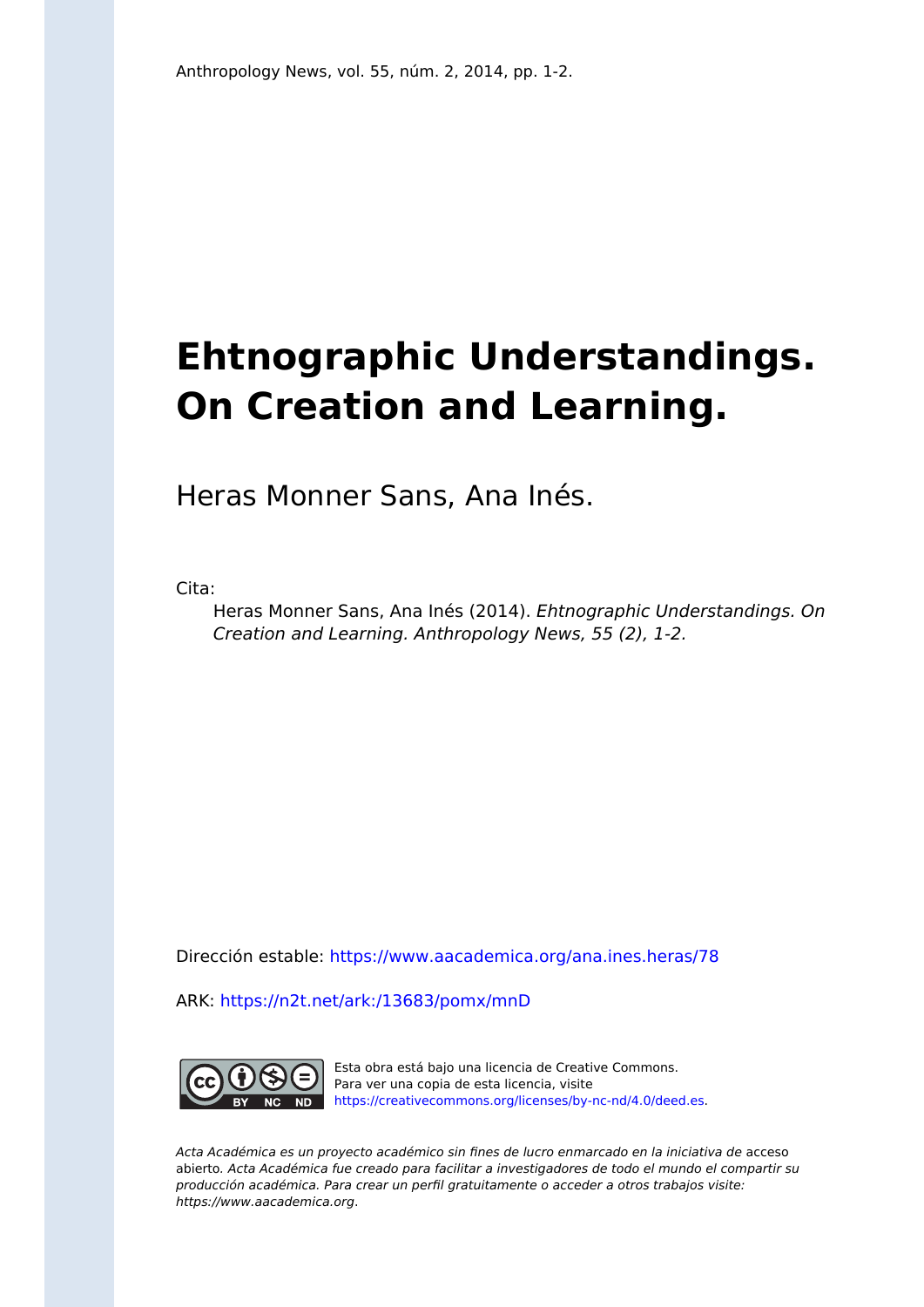OTRA ECONOMÍA OTRA SOCIEDAD & ANTHROPOLOGY

## **Ethnographic Understandings**

Ana Inés Heras

http://www.anthropology-news.org/index.php/2014/02/19/ethnographic-understandings/

Published in Anthropology News, February 2014. ISSN 0098-1605

### **On Creating and Learning. (Or "Why do people insist?")**

In my first Column I stated that an organization can be said to be part of *la otra economía* when they

1) Orient their practice towards critical and collective decision-making processes.

2) Seek to translate these processes into emancipatory social, political and economic relations (both within their organizations and in society at large).

3) Are concerned with taking care, and fairly sharing and distributing, natural resources.

I argued that an anthropological perspective is currently helping understand such processes, since these ways differ from *capitalocentric* thinking (see community economies), and it becomes important to comprehend their specific nature. I ended by laying out questions, one of which read: "Why do people insist on creating these types of organizations, where justice, solidarity, cooperation and freedom to critically explore every day practices prevail, even if they may seem*counter hegemonic and counter intuitive*?"

#### *Anthropological research identifies at least four reasons*

Fulfilling needs (e.g., the need to have a job may push workers to organize and recover their workplace when the owners declare insolvency, see for exampleHudson 2011; Sin Patrón 2007).

Enacting a political and ideological conviction (i.e., collectively organized work or groups, where decisions are taken by all participants, are seen more equitable and thus worth pursuing, see for example Fontenla 2008, specifically page 44 for how this perspective is assumed by people from several different Latin American countries).

Embodying cultural patterns (e.g., collective approaches are learned in a community or family and they are regarded as the natural way to do things, less frequently reported in the literature, yet found in our ethnographic interviews in the Research Project called "Aprendizaje y Creación en Proyectos de Autonomía").

Enjoying the creative act that is set forward when one is creating a collective process with others (Yapa for example discusses "shared expertise and shared agency", page 137, and Gibson Graham talk about the *conditions of possibility*, page 11).

Sometimes these four reasons coincide and all of them are found in one single experience. Whether or not these coincide, a desire for social innovation, as we may call it, is at play. And certainly, it relates to learning.

#### *Doing things otherwise: creation, learning and time*

The *decision* to start something anew could take just a few days, or a month or two at the most, according to the documentation available. Yet, in contrast, the learning process that entails supporting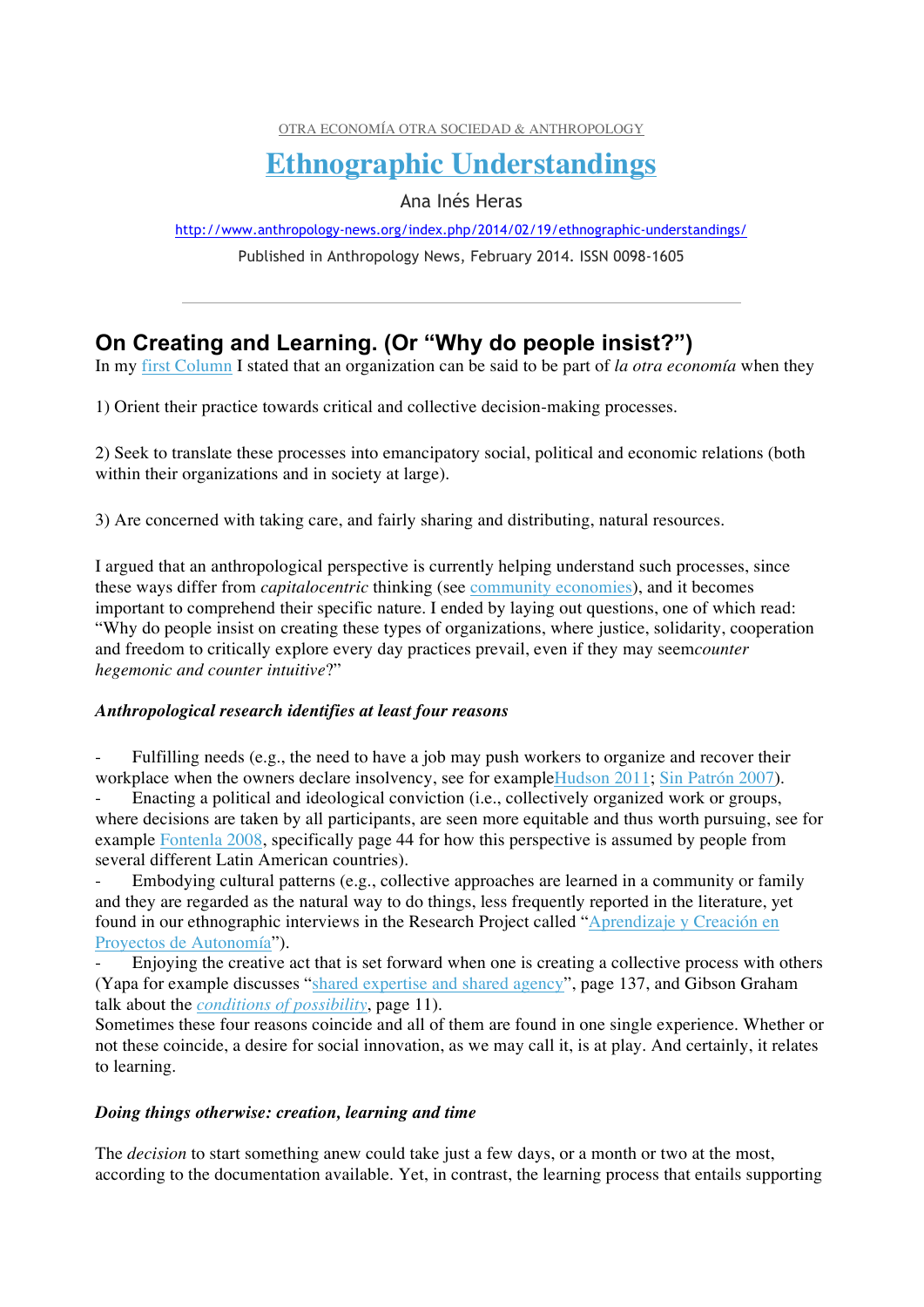the creation of a new organizational system, and specifically one that goes against the tide, may take (and least) years (see Flury 2011 on how the notion of *learning as lived experience* is linked to *space and time i*n self-managed groups).

Moreover, and along the same line of *time*, philosopher Castoriadis has identified that the very notion of *project* is indeed what is characteristic of autonomous, self-managed organizations. The fact that the process of creating new institutions sets forth, precisely, something that cannot be totally anticipated (a *pro-ject*) makes it distinctive. A pro-ject, by definition, is to throw [something] forth, as its etymology indicates (Latin *proiectum,* "something thrown forth". It is important to note that the concept of *project* has kept this meaning strongly in Spanish. I am aware that it presents differences from the way English speakers use this term).

#### *When pro-jects continue to exist, participants might have learned something*

In Argentina, and taking for example the angle of workplaces recovered by their workers, around 90% of them continue to exist (inferring from measures have been taken after 6 and 10 years). Source: Research Report by "Facultad Abierta" (Open School/University) team, Anthropology School, University of Buenos Aires).

Additionally, cases where the *reasons why* we identified in the precedent section above are coincidental predominate.

And when these coincidences are expanded to include other *pro-jects*, they create new structures altogether.

Fontenla (2008 b) documented at least six different networks of cooperative and self-managed groups in several different areas (e.g., meet, garment and shoes, graphic design, printing). For Brazil, Andrada studied Justa Trama, "a self-managed network that brings together six hundred workers of seven different enterprises from all regions of the country. It encompasses most of the links in the textile production chain, from agro-ecological cotton plantation to the final making [of clothes and other pieces of garment]." (Andrada, 2013, page 10)

In *la otra economía, otra sociedad* what is at hand is an open invitation to exercise an innovative perspective.

Learning to do so presents also challenges, and the most commonly identified are a need to be educated (or socialized) in

(1) Dialogue and open debate (some literature identifies this as a *parrhesiastic* orientation).

(2) Direct and yet collaborative decision-making (the fact that each member has voice over the whole organization´s process means that participants need to learn to integrate their views, and listening to others becomes key).

(3) Interacting in small groups and become ultimate responsible for the task at hand (yet take into account that each group needs to relate to other small groups in order to get the organization´s task accomplished).

(4) Enact the power to transform the organization (all members have a right to suggest and debate changes) and thus embody the freedom to question the underlying logic of the organizational process (5) Trust in that what may come out may be better for all (which implies a different time frame, one oriented by the goal of collectively processing the information).

I end by noting that anthropology has had the need to work with other disciplines when focusing on these very specific learning processes. In forthcoming columns I will expand on the relationships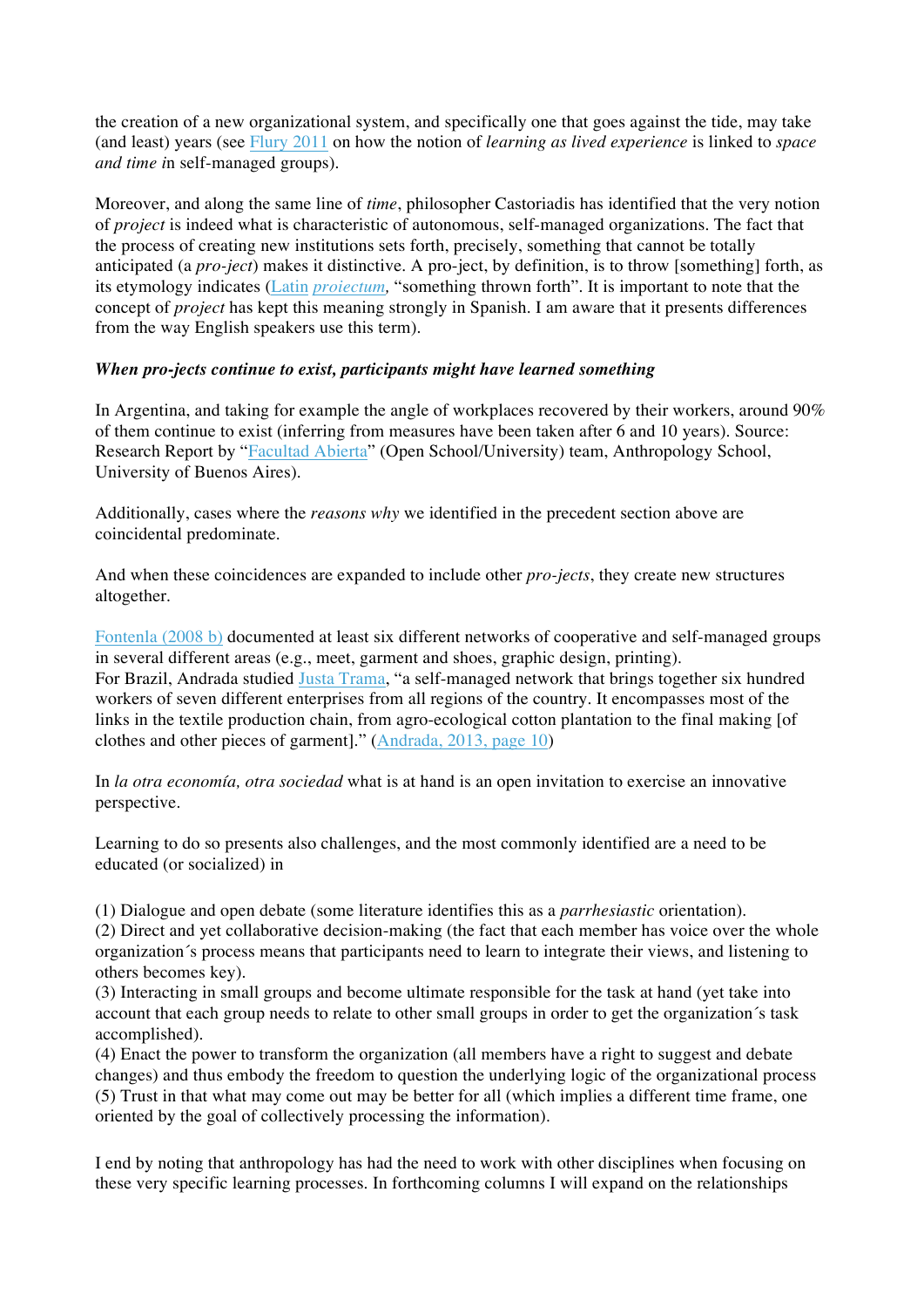between anthropology and other disciplines (e.g.,*sociolinguistics, discourse analysis, social psychology, psychoanalysis, institutional psychology, philosophy* and *cognitive psychology*) when focusing on the issues I will continue to discuss on *otra economía, otra sociedad*.

#### **Appendix. Photographs.**

de ternar decisiones nuevo / distri · Capacidad de elegi boibiloded/propreeta de descentrar Imaginación activa: capacidad de haur slop gu antes no existia (parc on acto) Préctica de servir otro rel que el que "se space" (se nos as asignado), el papas y mandem 2Q genetas, entre las senetas In RINUTIO de desaf pero también de plente arse in 2125 Schreek FL3 to para diferente  $Q \nvert q \nvert Q$ 

Notes on an assembly meeting 2010. Issues identified by participants as distinctive. Image courtesy Ana Inés Heras



Creating new organizations. Photo courtesy Ana Inés Heras



Day Care Center. Photo courtesy Ana Inés Heras